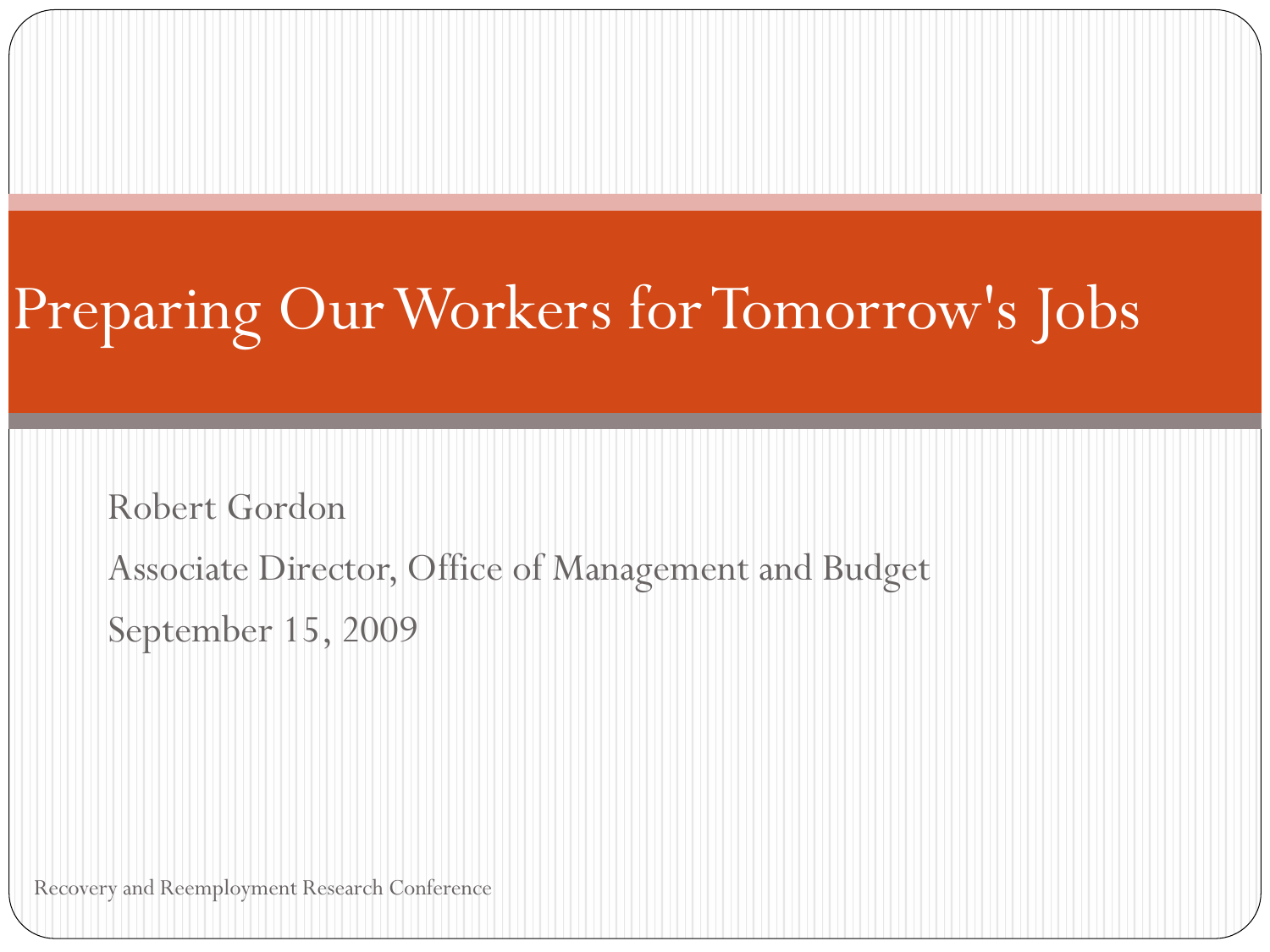#### Human Capital Agenda: Key Themes

- Early Childhood Through Adulthood
- Invest More But Invest Smarter
- Learn From Experience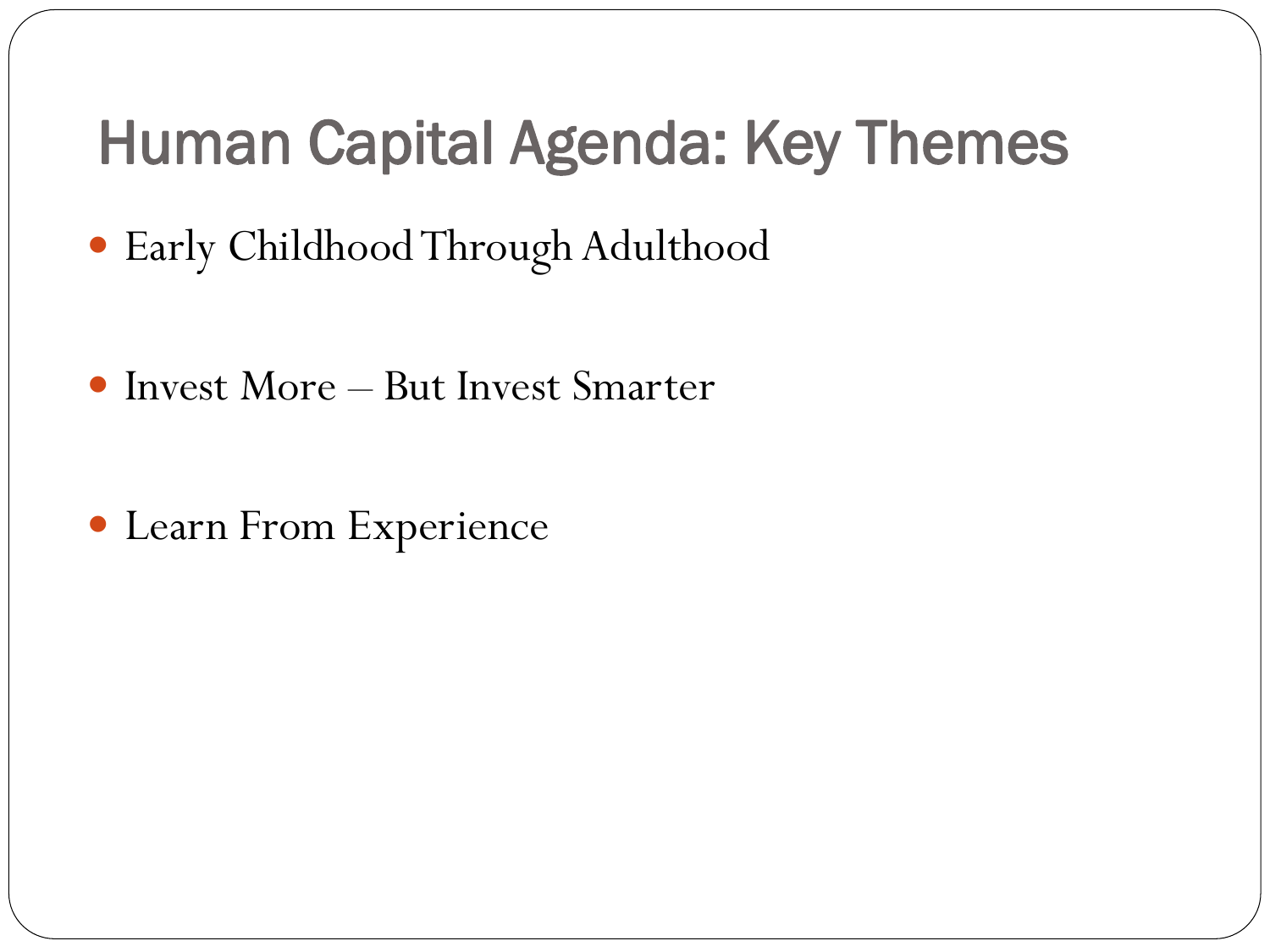#### Key Planks

- 0-5: Early Learning Challenge Fund
- K-12: Race to the Top and Innovation Fund
- Community College: American Graduation Initiative
- **Innovative Training Strategies**
- Evaluation Initiatives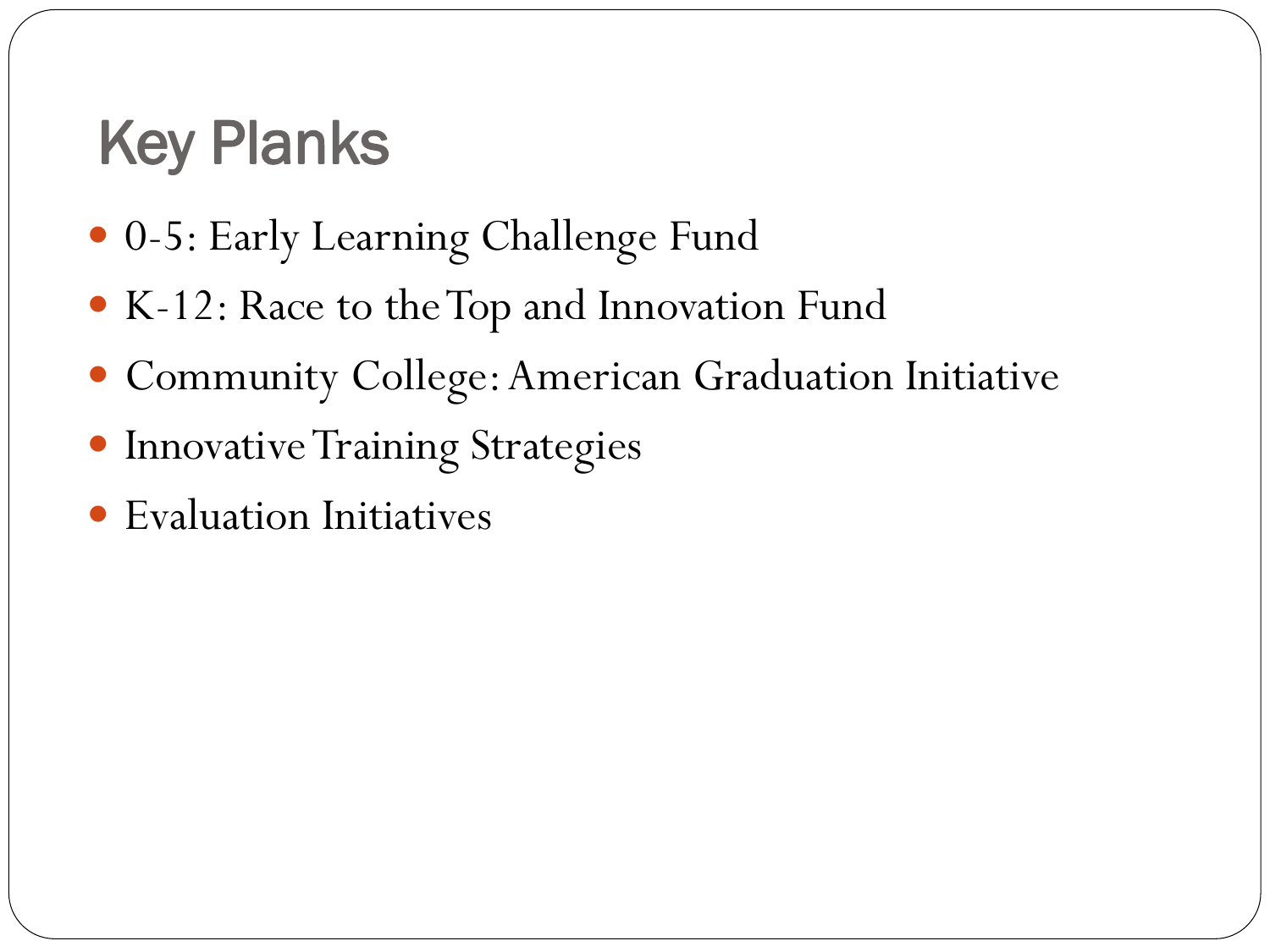## Early Learning Challenge Fund: Foundation for **Success**

- Disadvantaged children who have access to high quality programs are more likely to improve their cognitive, social, emotional, and language development. They also have better job outcomes.
- Unfortunately many programs are not high-quality.
	- o The National Institute for Early Education Research found that only 2 out of 50 State-funded pre-kindergarten programs met all of their 10 quality benchmarks.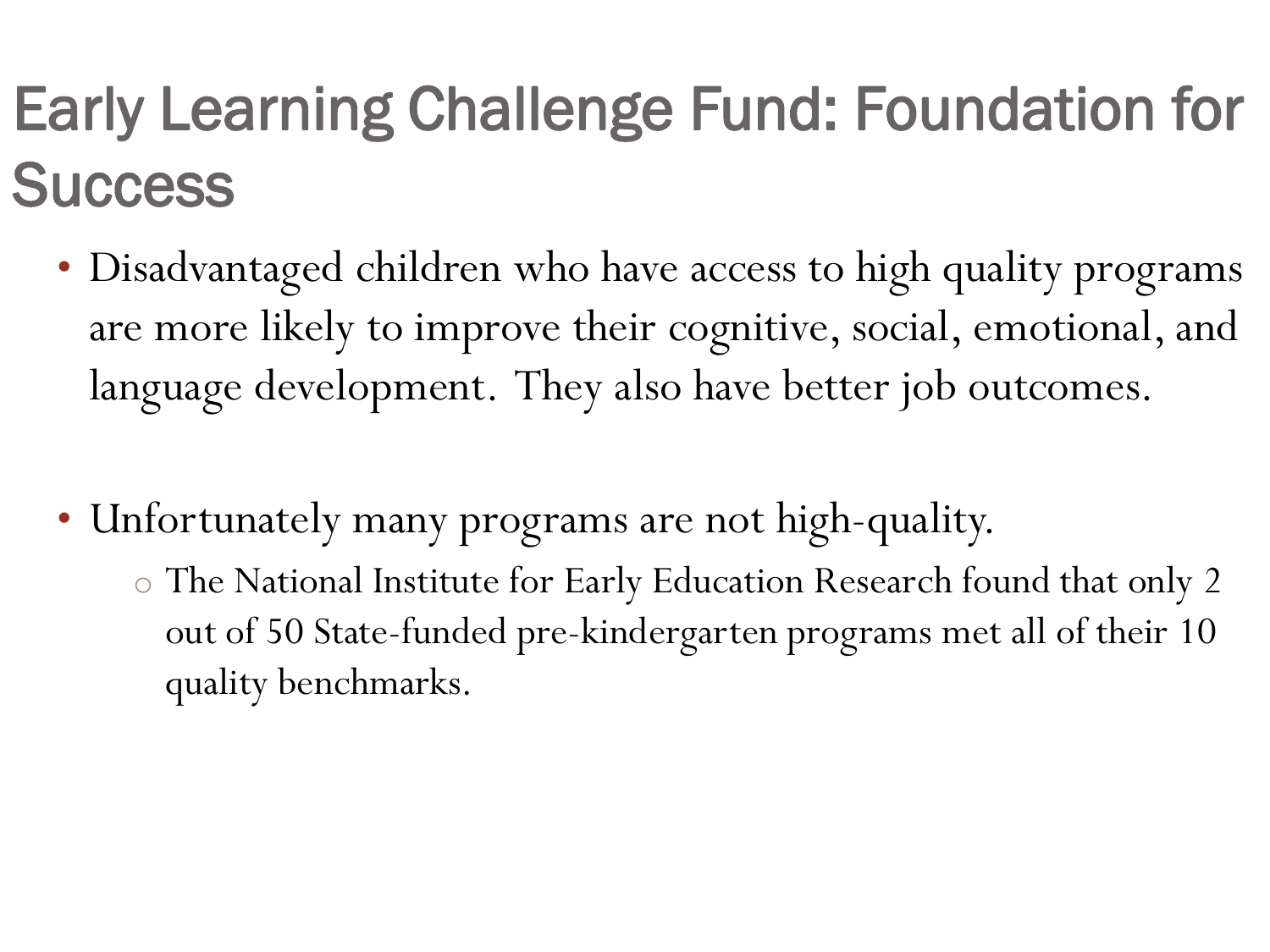# Early Learning Challenge Grant: The **Challenge**

 Competitive funding for States to establish model systems of early learning that drive results-oriented reforms and increase the number of low-income young children in high-quality settings.

• Elements include:

- o State early learning and development standards
- o A set of quality standards for programs
- o An evidence-based system of professional development
- o Linkages in early learning programs to health, disabilities and family support
- o A system of program review and monitoring with frequent review and feedback
- o A coordinated zero to five data infrastructure that facilitates uniform data collection and reports to parents and stakeholders essential information on where young children spend their time and the effectiveness of programs that serve them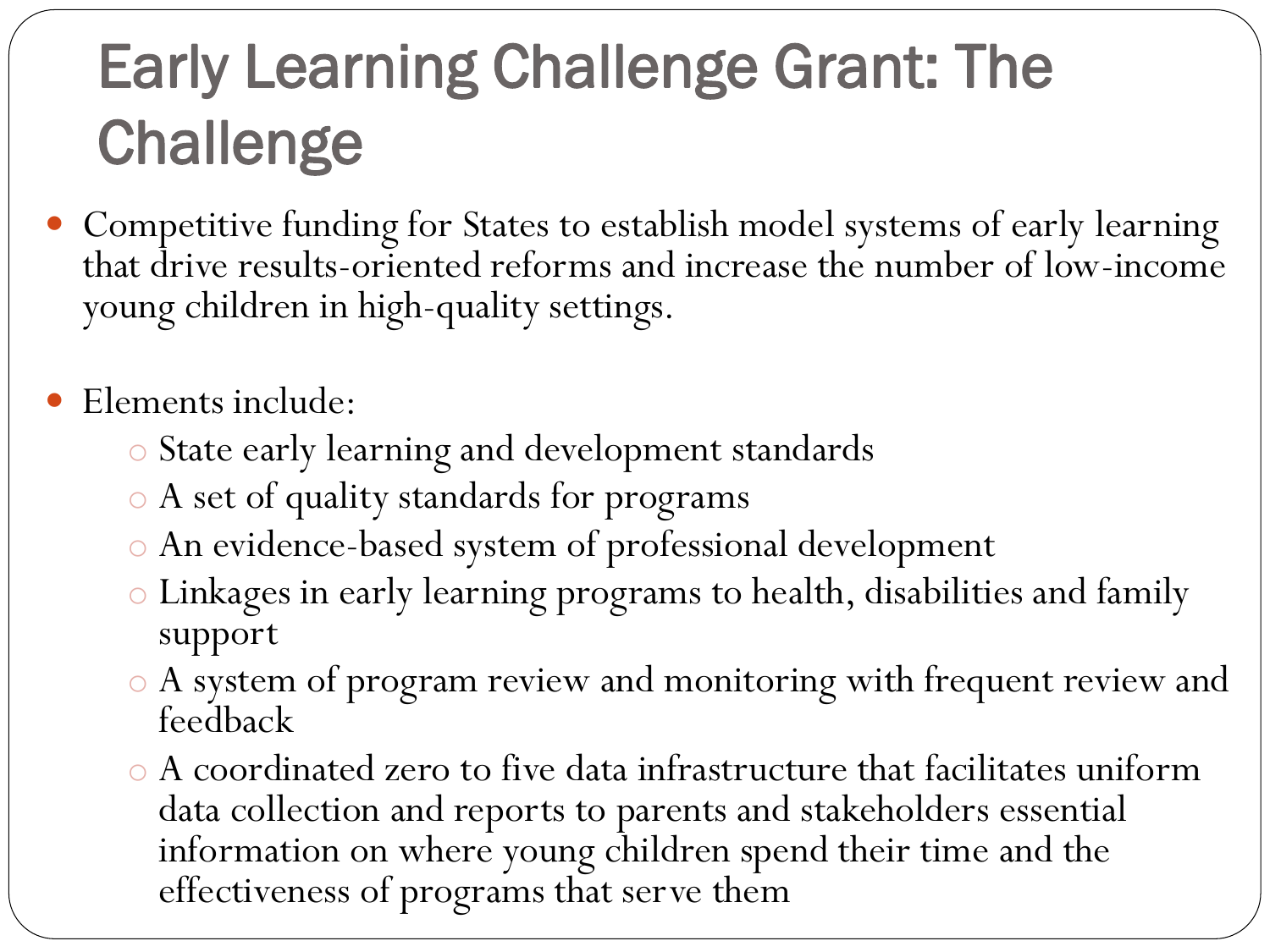#### Race to the Top and Innovation Fund

- Follows ARRA investments in preventing cuts and layoffs
- \$5 billion in competitive funds
- Used to leverage four approaches to education likeliest to yield results
	- o Rigorous college- and career-ready standards and high-quality assessments
	- o Pre-K-to college and career data systems
	- o Teacher effectiveness
	- o Turnaround of the lowest-performing schools.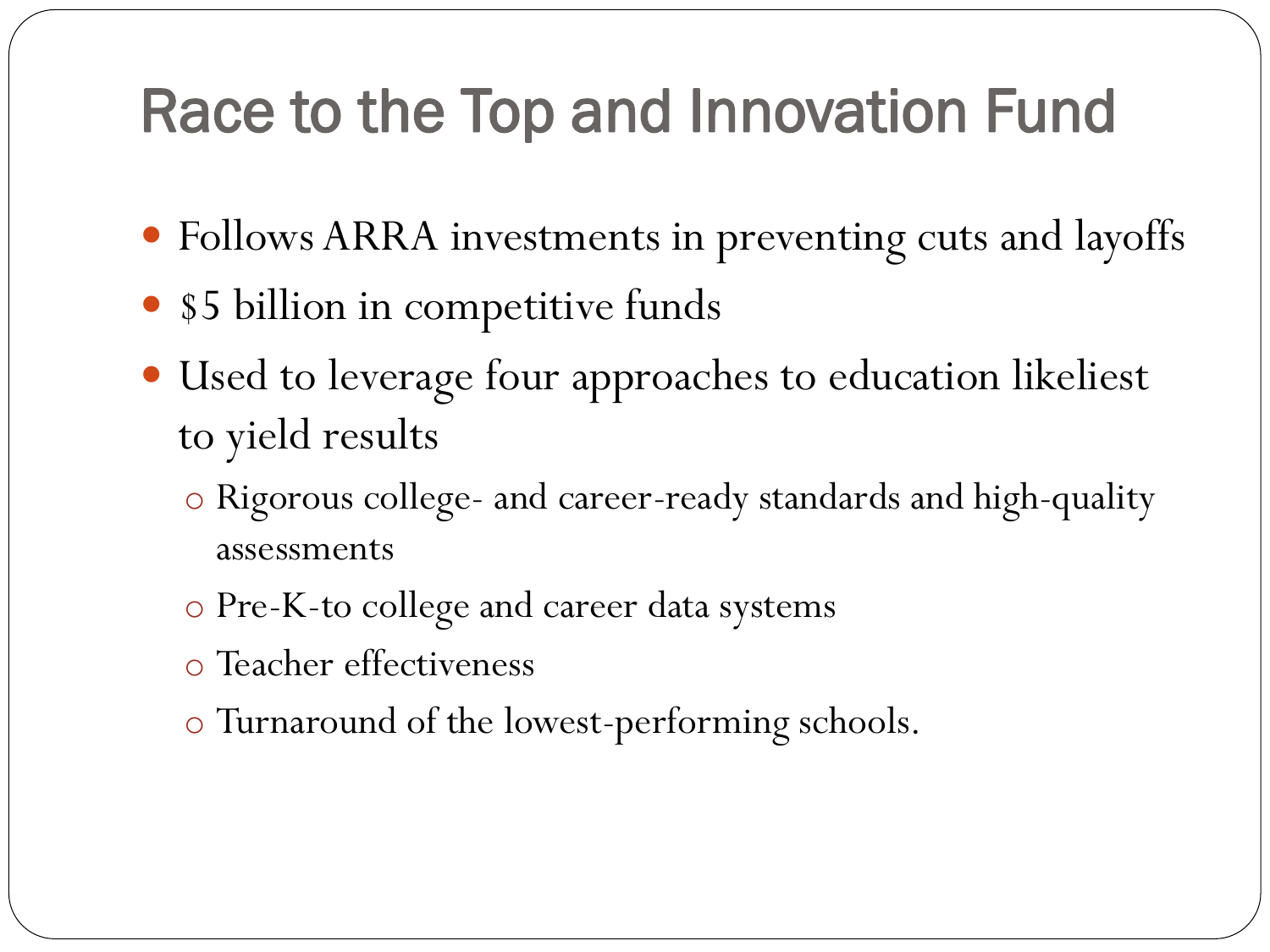## The Race to the Top and Innovation Fund Would Provide:

- \$4 billion for competition among states based on commitment to reforms such as:
	- o Joining consortium committed to high, common standards
	- o Eliminating laws blocking use of student-teacher data linkages for teacher evaluation
	- o Differentiating teachers based on effectiveness for pay, tenure, and promotions
	- o Eliminating caps on charter schools
- \$650 million for Innovation Fund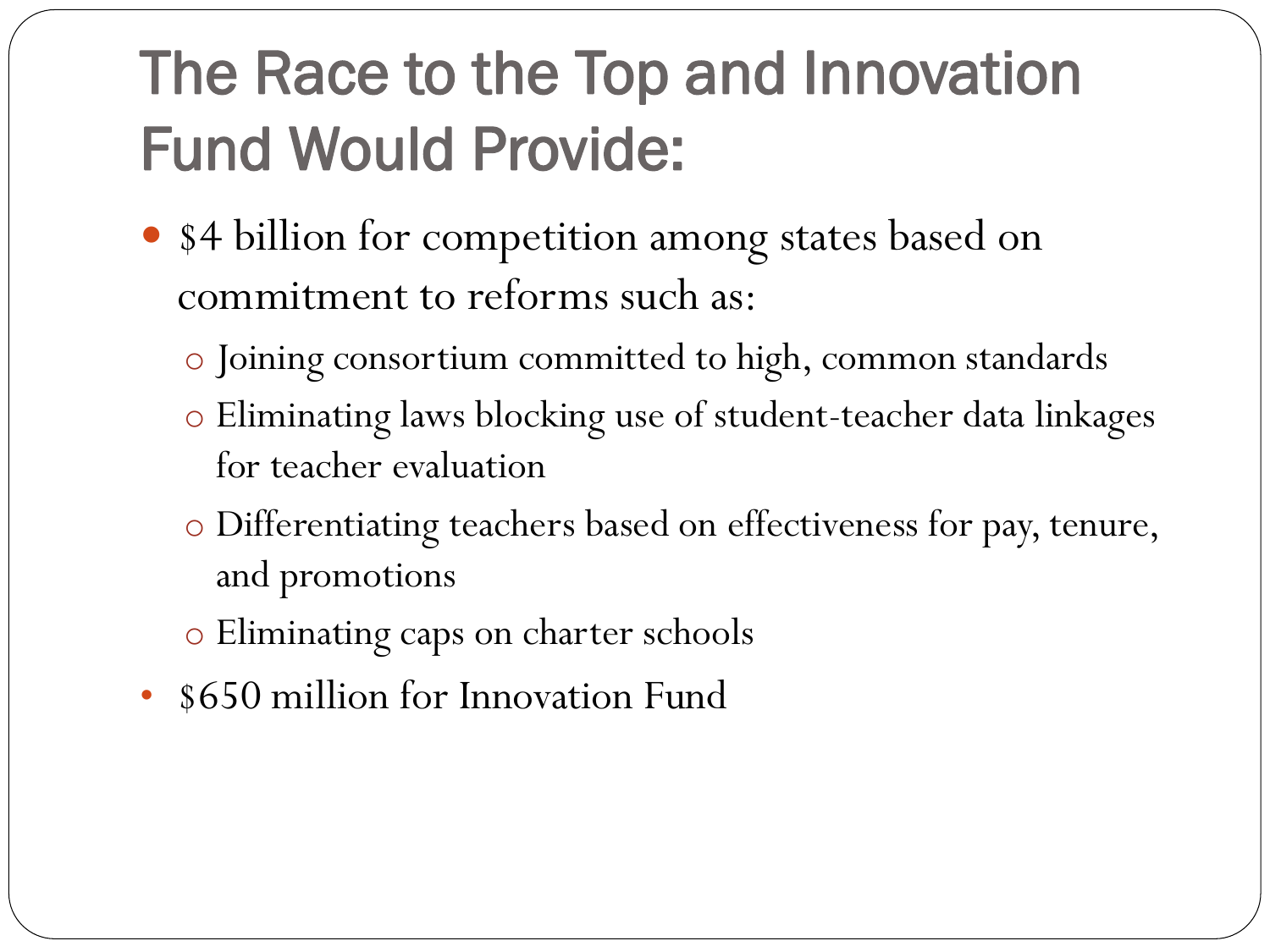### American Graduation Initiative

- **Fund innovative strategies to promote college completion —** Finance the innovation, evaluation, and expansion of efforts to increase college graduation rates and close achievement gaps, including those at community colleges.
- **Modernize Community College Facilities —**a new \$2.5 billion fund to catalyze \$10 billion in community college facility investments that will expand colleges' ability to meet employer and student needs.
- **Create a New Online Skills Laboratory —** Online instruction can be a powerful tool for extending learning opportunities to rural areas or working adults who need to fit their coursework around families and jobs. New open online courses will create new routes for students to gain knowledge, skills and credentials.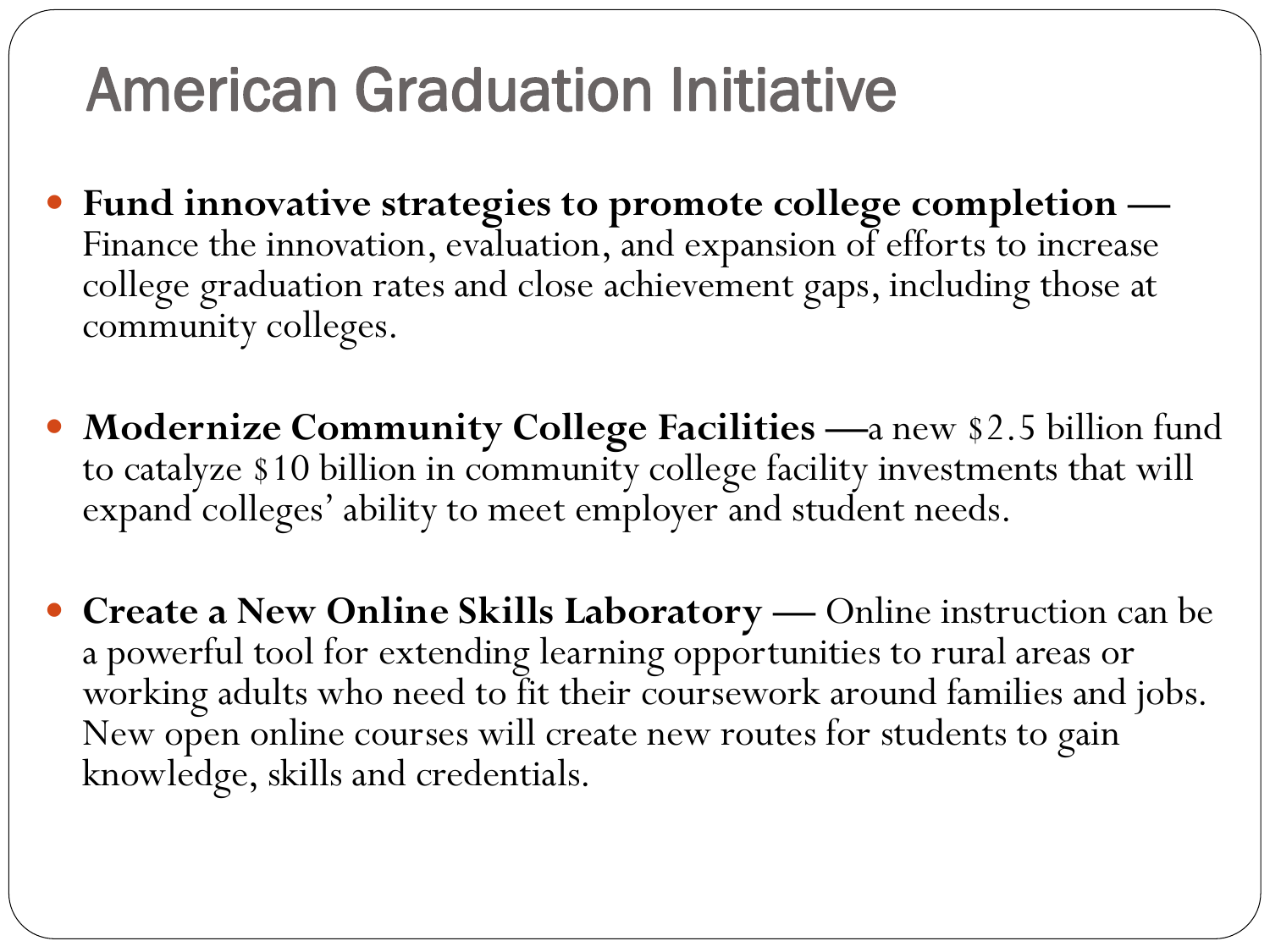## The Community College Challenge Fund Would:

- Build partnerships with businesses and the workforce investment system to create career pathways to credentials and job placements.
- Expand course offerings and offer dual enrollment at high schools and universities, promote the transfer of credit among colleges, and align graduation and entrance requirements of high schools with postsecondary institutions.
- Improve remedial and adult education programs, accelerating students' progress and integrating developmental classes into academic and vocational classes.
- Offer comprehensive, personalized services to help students plan their careers and stay in school.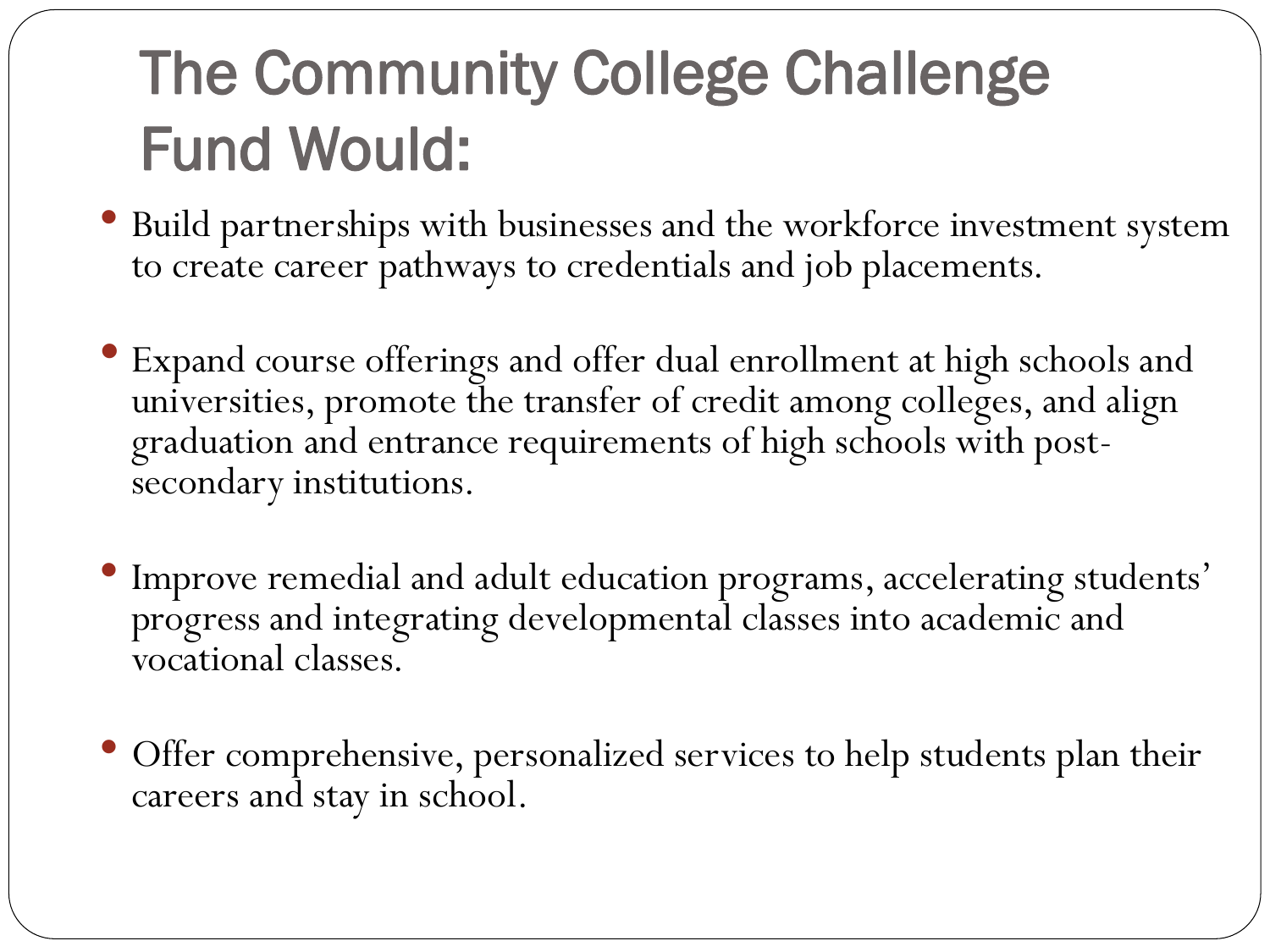# Innovative Training Strategies

- Integration of basic skills training with career-specific information
	- o Teach reading to adults with low literacy levels using technical manuals in their field
	- o Career Pathway programs that provide stepwise linkages between training and the workplace
- Coordinating federally-funded job training with demand-side investments
	- o HUD grants to retrofit public housing encouraging housing agencies to coordinate with WIBs so residents can be trained in green construction and do the work
	- o Green Jobs initiatives that bring together WIBs, employers in transition, unions, and nonprofit organizations
- Transitional Jobs help those with multiple employment barriers
	- o Subsidized employment allows participants to gain skills and work history
	- o Recent studies suggest these programs reduce recidivism for ex-offenders
	- o Funding requested in FY2010 would help us learn more about which program models work best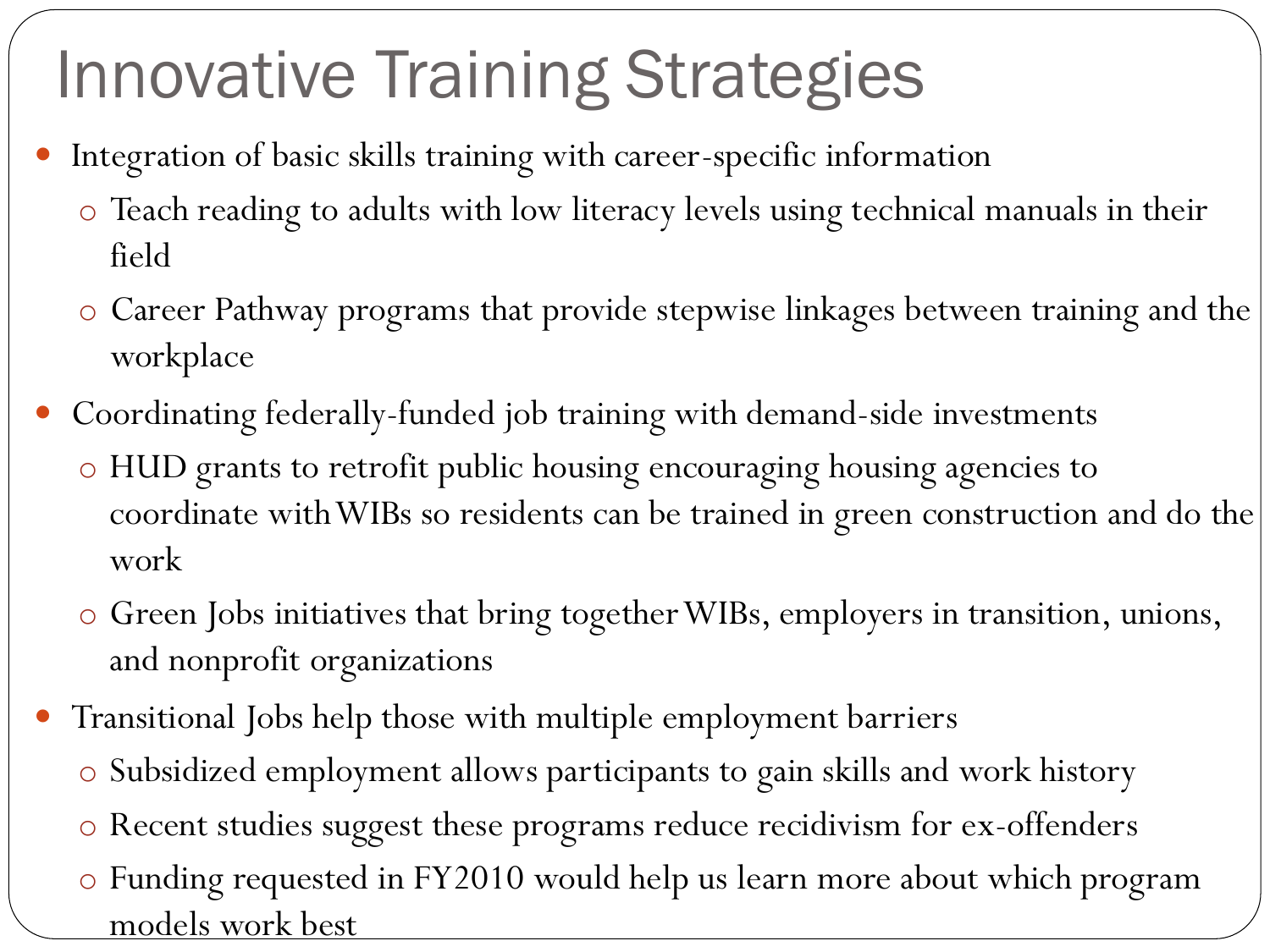#### Invest in Data and Evaluation

- **Act on evidence where available.**
- **Where not available, build the evidence base and learn from experience**
- **Approach 1: Invest in evaluation and data systems** 
	- o Increasing investment in evaluation at the Department of Labor, the Department of Education, and the Corporation for National Service
	- o Creating new infrastructure to support evaluation: DOL's Chief Evaluation Officer
	- o Building data systems to track program performance over time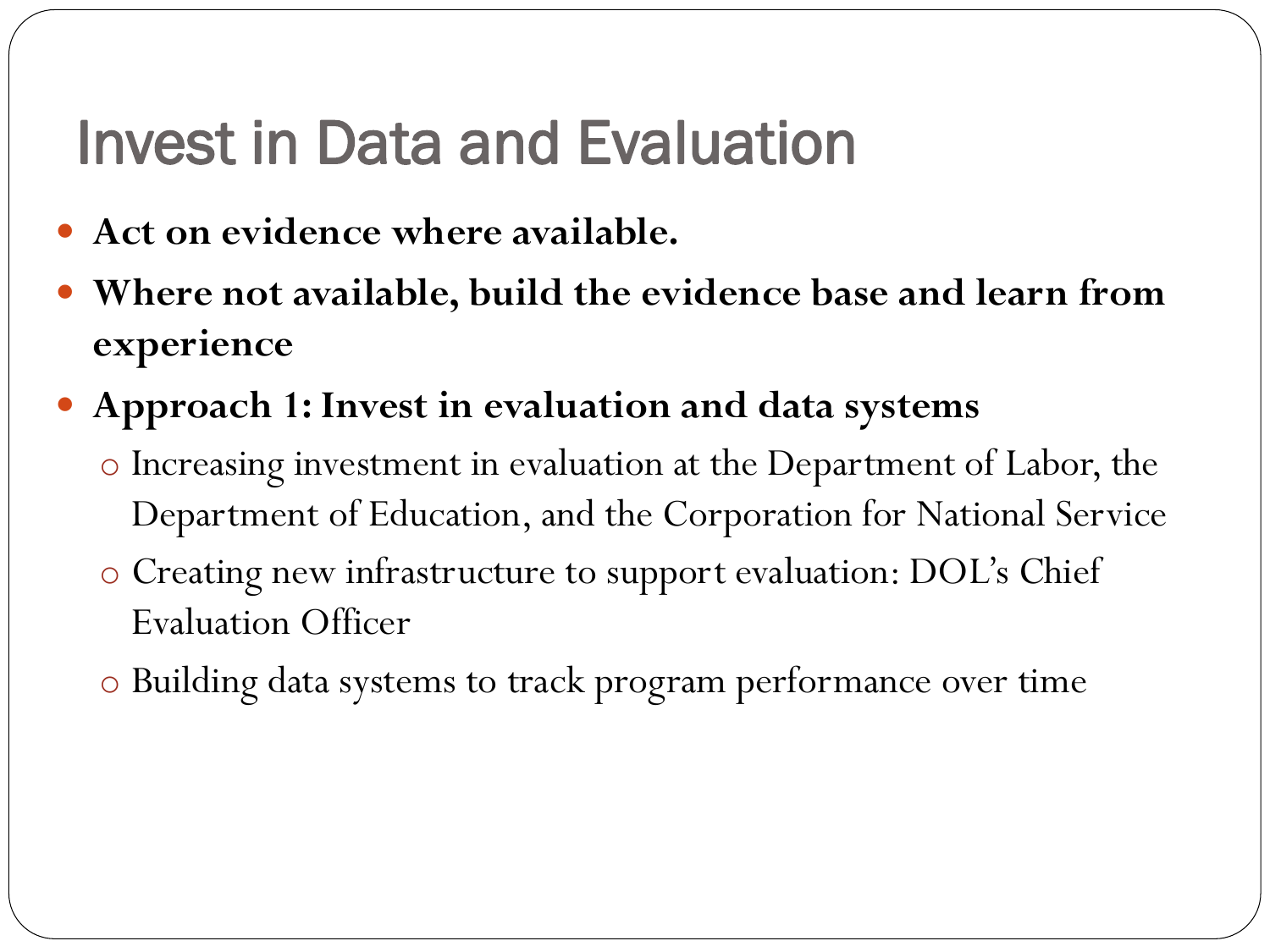## Federal Program Design – Past and Future

 **Approach 2: Design programs that drive funds to models that work** 

#### **Traditional approach**

- o Prescriptive statutes set forth purpose, eligible grantees, target populations, and *how* funds may be used
- o Stifles innovation; evaluations are perceived as punitive

#### **Future evidence-based approach**

- o Flexible statutes set forth purpose and intended outcomes and provide financial incentives to support most effective strategies available
- o Encourages continuous improvement; fosters rigorous evaluation